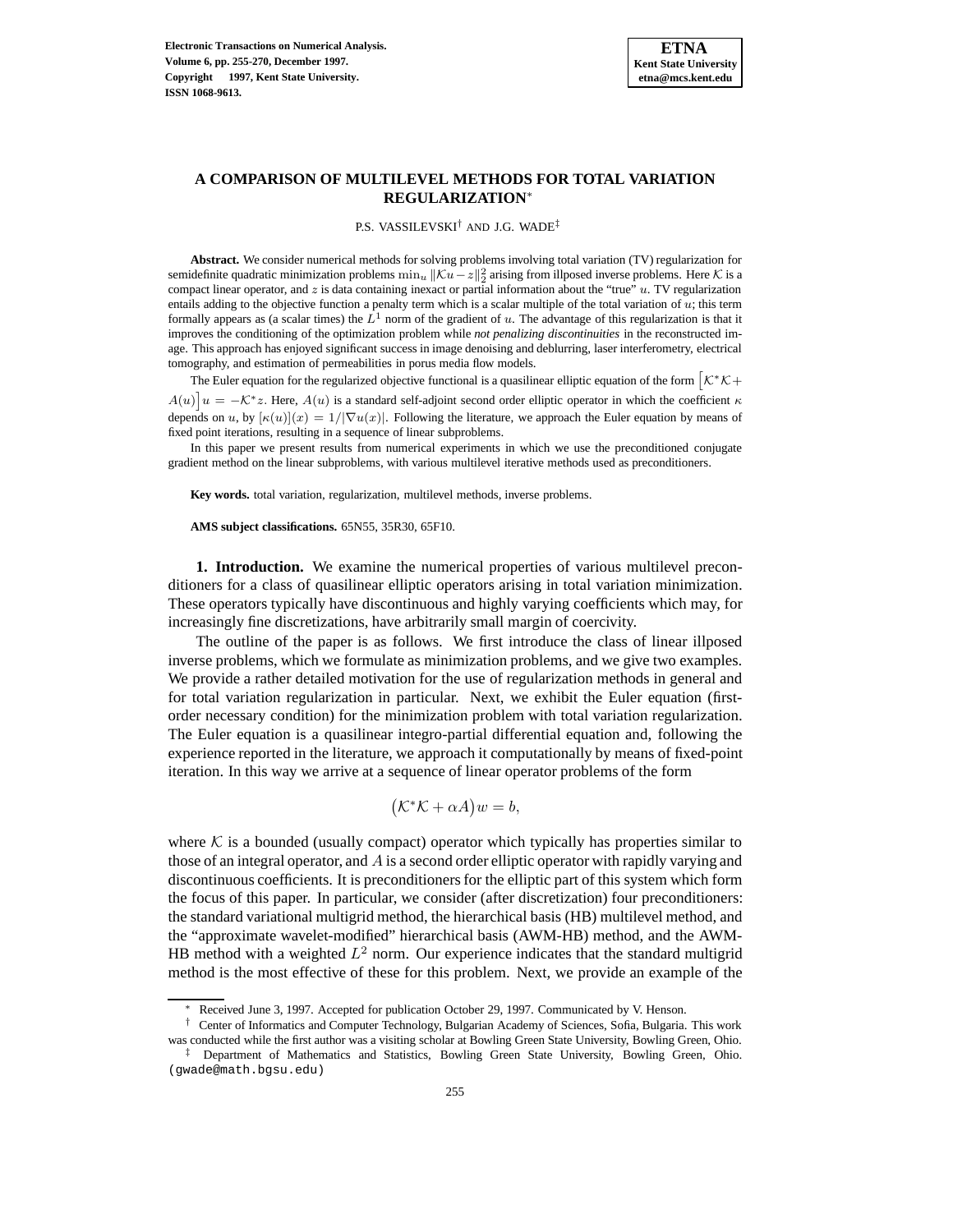numerical solution of the inverse problem with this method. Finally, we summarize the paper and our conclusions and indicate possible directions for future work.

#### **2. The Inverse Problem and Regularization.**

**2.1. Description of the Inverse Problem.** Let  $\Omega$  be the unit square in two dimensions. We asume we are given some linear operator K which is defined on a subset  $U \subseteq L^1(\Omega)$  and has range in some Hilbert space Z. We assume that  $K : U \mapsto Z$  is compact. Also we assume we are given some "data"  $z \in Z$  for which

$$
(2.1) \t\t\t z = \mathcal{K}\bar{u} + \delta
$$

for some  $\bar{u} \in U$  and some "error"  $\delta$ .

The inverse problem is to determine  $\bar{u}$ , at least approximately. Since z may not lie in the range of  $K$ , the inverse problem is formulated as a least-squares minimization, in which the goal is to minimize

(2.2) 
$$
\Phi(u) \stackrel{\text{def}}{=} \frac{1}{2} ||\mathcal{K}u - z||_Z^2
$$

over some subset of  $L^1(\Omega)$ .

**2.2. Discretization.** All of the numerical approximations in this paper are based on discretizations involving finite element approximations with piecewise bilinear finite elements on a uniform mesh.

Specifically, let J be a fixed integer. For each integer k satisfying  $1 \leq k \leq J$  we set  $n_k = 2^k$  and  $h_k = 2^{-k}$ , and we partition the unit square into a collection  $\mathcal{T}_k$  of  $n_k^2$  uniform squares. The corners of these squares form the mesh whose node set we denote by  $\mathcal{N}_k$ . On this mesh we define the usual continuous piecewise bilinear elements whose span forms the finite element space which we denote by  $V_k$ .

Since we are considering multilevel methods, we shall have need of intergrid transfer operators. Since  $V_{k-1} \subset V_k$ , any element in  $V_{k-1}$  with nodal coefficient vector  $u_{k-1}$  can be represented exactly as an element of  $V_k$  by a unique nodal coefficient vector  $u_k$ . We take as  $I_{k-1}^k$  the matrix such that  $u_k = I_{k-1}^k u_{k-1}$  for such  $u_{k-1}$  and  $u_k$ . Thus  $I_{k-1}^k$  is the matrix representation (with respect to the nodal bases of  $V_{k-1}$  and  $V_k$ ) of the identity map from  $V_{k-1}$  to  $V_k$ . This is our "prolongation" operator. For the "restriction" operator, we take that operator whose matrix representation is given by the transpose, e.g.,

(2.3) 
$$
I_{k}^{k-1} \stackrel{\text{def}}{=} (I_{k-1}^{k})^{T}.
$$

## **2.3.** Examples of  $K$ .

**2.3.1. Image deblurring.** Here the operator  $K$  is a first kind Fredholm integral operator with translation invariance, e.g., a convolution. It is of the form

$$
(\mathcal{K}u)(\vec{x}) = \int_{\Omega} k(\vec{x} - \vec{x}')u(\vec{x}') d\vec{x}',
$$

where  $k$  is a Gaussian kernel of the form

$$
k(\vec{\xi}) = \frac{1}{2\pi\sigma^2} \exp\left(\frac{-|\xi|^2}{2\sigma^2}\right)
$$

for some  $\sigma > 0$ . The use of total variation regularization in conjunction with deconvolution or "deblurring" with this model for image processing has been investigated by a number of authors [1, 5, 9, 10, 11, 13, 21].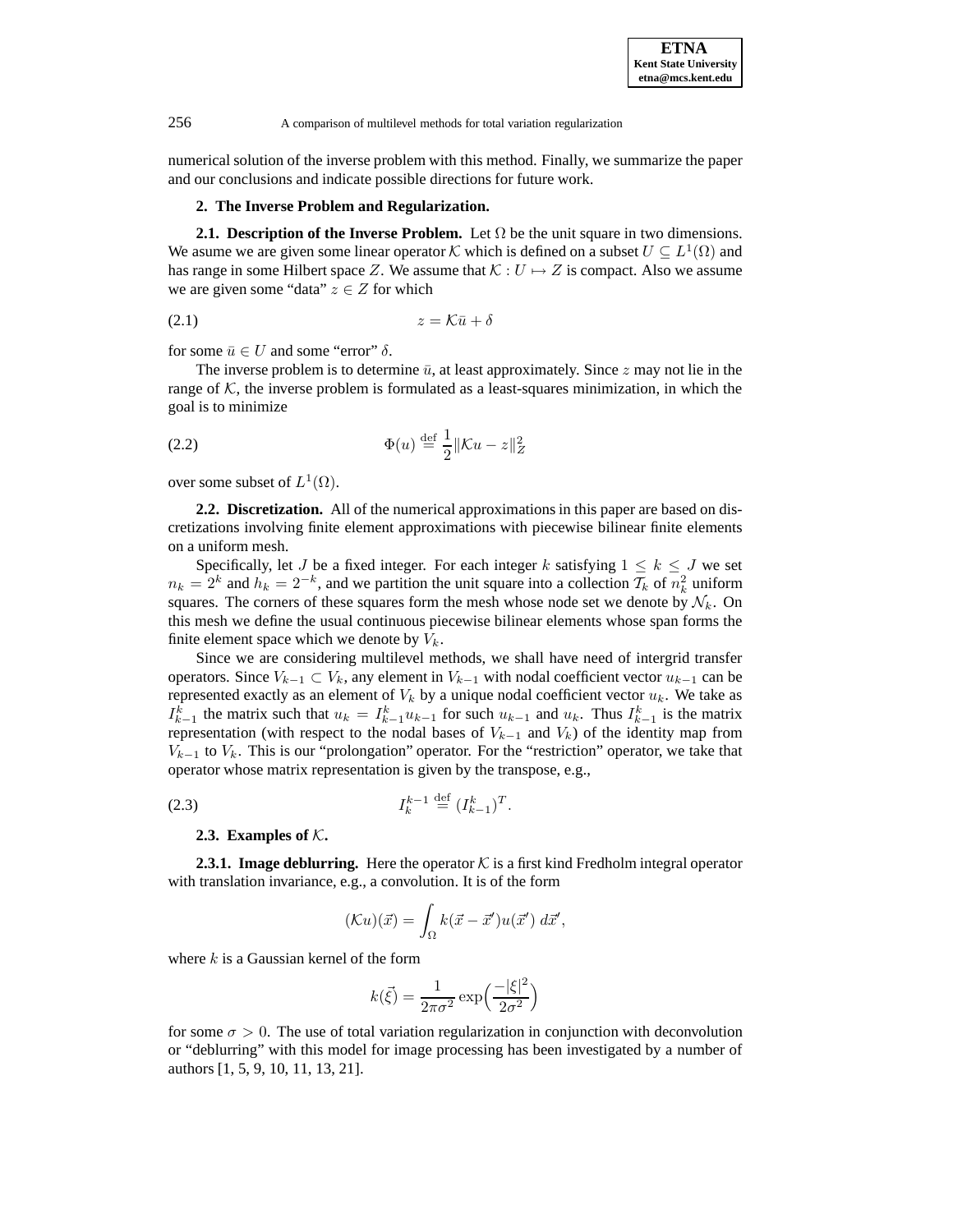Matrix representations of  $K^*\mathcal{K}$  are generally dense. However, as discussed in [9], the action of K<sup>∗</sup>K on a nodal representation of an FEM function may be carried out in  $\mathcal{O}(n \log n)$ operations by the use of the FFT. In our numerical investigations we used Vogel's implementation [19] of this idea.

As a test pattern for the image reconstruction problem we use the piecewise constant function shown in Figure 2.1. It is given by  $U_{TRUE} = \chi_{\Omega_1} + \chi_{\Omega_2} + \chi_{\Omega_3}$ , where the  $\Omega_i \subset \Omega$ are given by

$$
\begin{array}{lcl} \Omega_1(x,y) & = & \Big\{ (x-1/2)^2 + (y-1/2)^2) < 1/6^2 \Big\}, \\[2mm] \Omega_2(x,y) & = & \Big\{ 1/5 < x < 4/5 \text{ and } 19/40) < y < 21/40 \Big\}, \\[2mm] \Omega_3(x,y) & = & \Big\{ 9/10 < x+y < 11/10 \text{ and } 1/8 < x < 7/8 \text{ and } 1/8 < x < 7/8 \Big\}, \end{array}
$$

and  $\chi(\omega)$  denotes the characteristic function of subsets  $\omega$  of  $\Omega$ .



FIG. 2.1. *"Test pattern"*  $U_{TRUE}$  *used for image reconstruction problems. See* §2.3.1.

**2.3.2. Electrical Impedance Tomography.** As a second example we consider the linearized problem from electrical impedance tomography (EIT). In this case  $Z = \left[L^2(\partial\Omega)\right]^m$ for some  $m \geq 1$ . Elements  $z = \mathcal{K}u \in Z$  in the range of  $\mathcal K$  are of the form  $\{z_j\}_{j=1}^m$ , where each  $z_j$  lies in  $H^{1/2}(\partial\Omega) \subset L^2(\partial\Omega)$  and is given by

(2.4) 
$$
z_j(s) = \phi_j(s; u), \quad s \in \partial\Omega,
$$

where  $\phi_j(\cdot; u)$  is a potential function satisfying

(2.5) 
$$
\nabla \cdot (\alpha(x) \nabla \phi_j(x; u)) = -\nabla \cdot (u(x) \nabla \bar{\phi}_j(x; u)), \text{ in } \Omega, (\alpha(x) \nabla \phi_j(x; u)) \cdot \vec{n}(x) = 0 \text{ on } \partial \Omega.
$$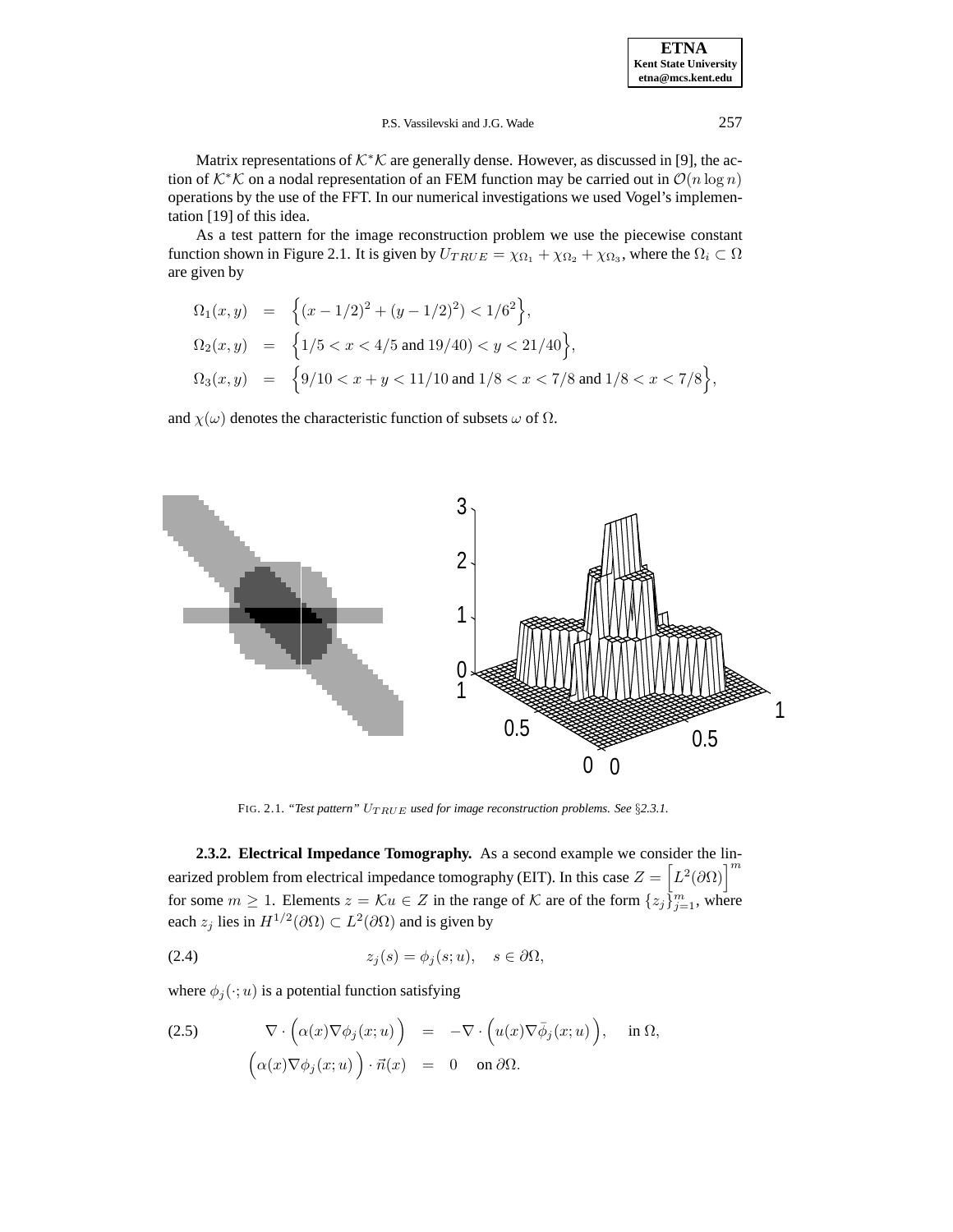Here,  $\alpha \in L^{\infty}(\Omega)$  with  $\inf{\alpha(x) : x \in \Omega} > 0$  and  $\overline{\phi}_j \in H^1(\Omega)$  are fixed, given functions. For j and for each given  $u \in L^{\infty}(\Omega)$  we obtain a  $z_j$  from this set of equations. This defines the map  $K$  for this example.

The interpretation of the operator  $\mathcal K$  in this example is that is that it is the Fréchet derivative of the "conductivity to Dirichlet" map in the EIT problem. See [4, 22] for details. As demonstrated in [22], K is continuous as a linear map from  $U \subset L^1(\Omega)$  into  $H^{1/2}(\partial \Omega)$  if U is of the form

 $U = \{u \in L^1(\Omega) : ||u||_{L^\infty(\Omega)} \leq C \text{ and } TV(u) \leq \gamma\},\$ 

where C and  $\gamma$  are constants and TV is the total variation functional discussed below in Section 2.5. The TV-regularization method discussed below implicitly ensures that  $K$  is restricted to such subsets.

**2.4. Illposedness.** Minimizers  $\tilde{u}$  of the least-squares functional (2.2) must satisfy the normal equation

$$
(\text{2.6}) \quad \mathcal{K}^* \mathcal{K} \tilde{u} = \mathcal{K}^* z.
$$

However, the compactness of K implies that, unless K has finite dimensional range, the eigenvalues of the operator ( $\mathcal{K}^*\mathcal{K}$ ) cluster at the origin so that  $(\mathcal{K}^*\mathcal{K})^{-1}$  is unbounded. Hence  $\tilde{u}$ generally will not exist as an element of  $L^1(\Omega)$ , so that the inverse problem is illposed.

Further insight into the nature of the illposedness is furnished by (attempted) numerical approximaton of the inverse problem. Specifically, if (2.6) is discretized as in Section 2.2 and  $\tilde{u}_n$  are computed solutions of the these discrete problems, then  $\tilde{u}_n$  will exhibit unwanted oscillations which increase in frequency and magnitude as  $n \to \infty$ .

We provide an example of this with the deconvolution example of Section 2.3.1, with a "synthetic data" set z and full matrix representations of  $K$  and  $K^*$  at various grid levels. To generate the synthetic data, we first formed a numerical representation of  $U_{TRUE}$  as described in §2.3.1 and given in Figure 2.1, on the level  $k = 5$  grid (e.g.,  $2^5 \times 2^5$ ). From this we computed  $\mathcal{K}U_{TRUE}$ , and added 1% noise to it (that is, each each of the 33<sup>2</sup> grid points we added noise which was normally distributed with zero mean and standard deviation  $1/100$ ) to obtain the data  $z$ . We then attempted to solve the inverse problem  $(2.6)$  with this data, using the psuedo-inverse of the (full) matrix representations of  $K$  on levels 3, 4 and 5. (To represent the synthetic data  $z$  on levels 3 and 4 we projected it using the restriction operator given in  $(2.3).$ 

The results are shown in Figure 2.2. The behavior illustrated there is typical of distributed parameter inverse problems. In order to (attempt to) capture the salient features, one must use a sufficiently fine grid; however, this leads to a highly oscillatory solution which is due to unboundedness of  $(K^*\mathcal{K})^{-1}$  as  $n \to \infty$ . These "spurious oscillations" means that the illposedness is a serious practical matter.

**2.5.**  $H^1$  and total variation regularization. Strategies for approximately recovering  $\bar{u}$ must account for the illposedness in some way. Generally, either the search for the solutions must be restricted to some subset of  $L^1(\Omega)$  which is sufficiently constrained so as to avoid spurious oscillations in computed solutions, or, essentially equivalently, we must "regularize" the problem by modifying the objective functional (2.2) so as to supress the unwanted oscillations.

Below we adopt a regularization based on penalizing the *total variation* of candidate solutions  $\tilde{u}$ . Total variation regularization is an alternative to the better-known  $H^1$  regularization, which is based on penalizing the square of the  $H<sup>1</sup>$  norm of candidate solutions. Both of these regularizations have the advantage that they implicitly limit the minimization of (2.2)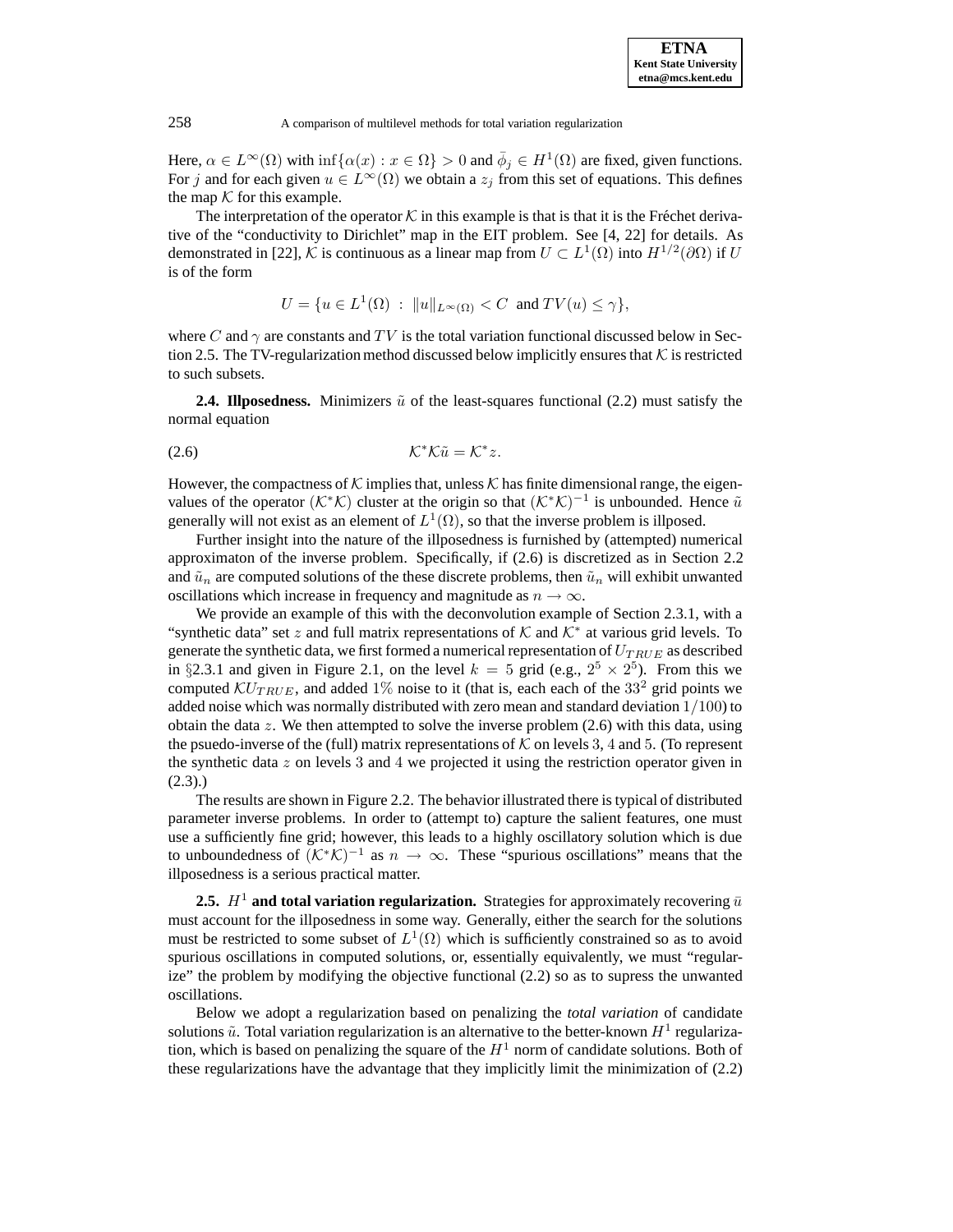





FIG. 2.2. *Results from the computations reported in Section 2.4, illustrating the illposedness of unregularized inverse problem. Note the difference in scale in the fourth subplot.*

to compact subsets of  $L^1(\Omega)$  so that minimizers are guaranteed to exist. The  $H^1$  regularization is mathematically and computationally more tractable because it yields a quadratic minimization problem; however, as illustrated in the examples below, it tends to oversmooth the solution. The key advantage of total variation regularization is that is it *permits discontinuities* in the computed solutions. However, as discussed below, it results in a nonquadratic optimization problem, so that the mathematical and numerical analysis are both more involved.

The total variation  $TV(u)$  of  $u \in L^1(\Omega)$  is defined [7] as

$$
(2.7) \tTV(u) \stackrel{\text{def}}{=} \sup \Bigl\{ \int_{\Omega} u(x) \nabla \cdot g(x) \, dx \; : \; g \in C_0^1(\Omega; \mathbf{R}^n), \|g\|_{L^\infty} = 1 \Bigr\}.
$$

The regularized objective functional is then

(2.8) 
$$
\frac{1}{2} \|\mathcal{K}u - z\|_{L^2(\Omega)}^2 + \alpha TV(u)
$$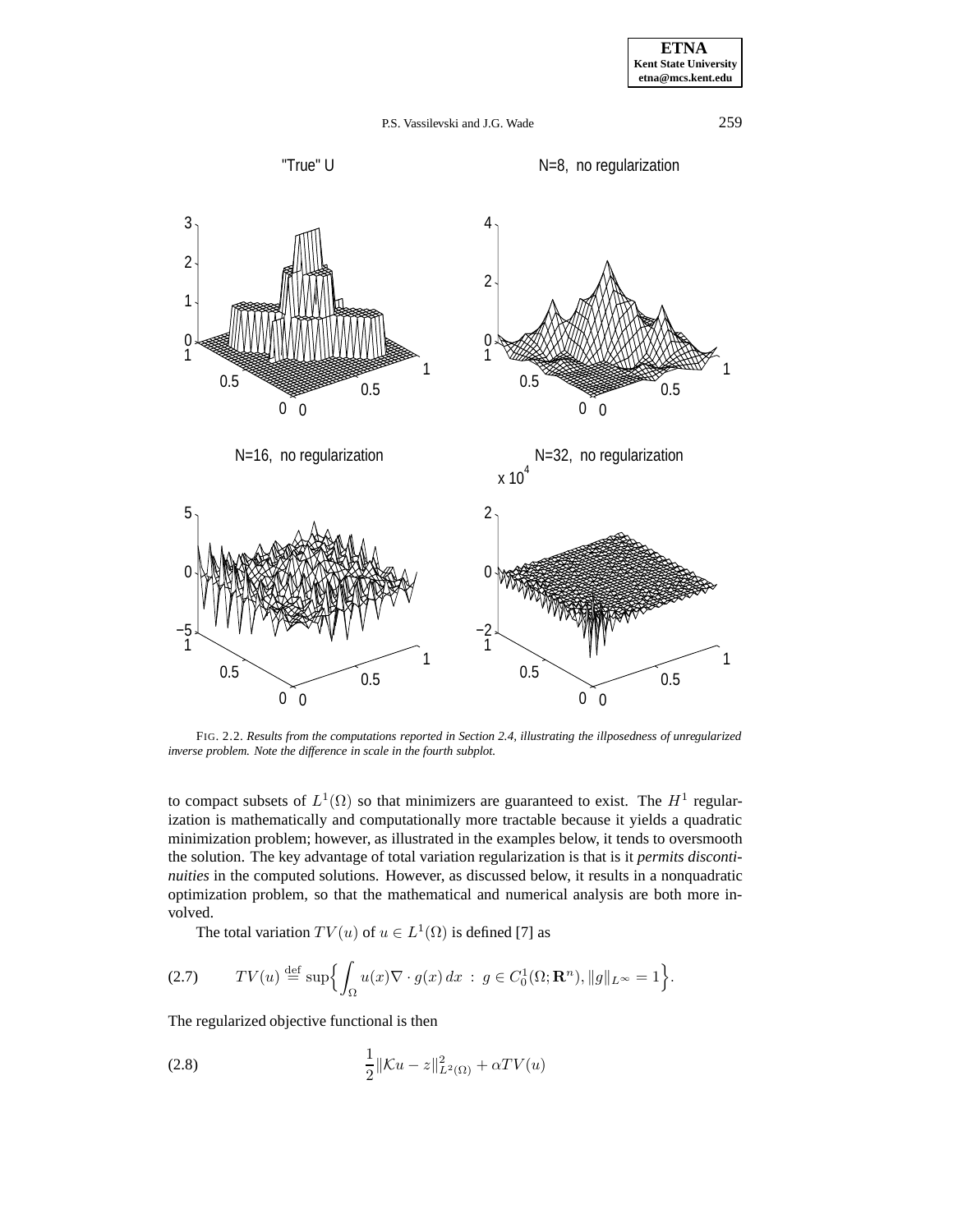

for some small parameter  $\alpha$ . The advantage of this regularization is that it permits functions u with jump discontinuities, yet sets of the form  $\{u \in L^1(\Omega) : TV(u) \leq \gamma\}$  are compact in  $L^1(\Omega)$  [7]. Hence approximate reconstructions of u can be stably computed from (2.8) even when the "true"  $u$  is discontinuous.

For u in the Sobolev space  $W^{1,1}(\Omega)$ , the expression (2.7) becomes

$$
TV(u) = \int_{\Omega} |\nabla u(x)| dx.
$$

We shall use this throughout. Also, we use a modification, which is based on experience reported in the literature, e.g.,  $[1, 3, 6, 20]$ , and serves the purpose of making the TV functional TV differentiable, namely, for a fixed  $\beta > 0$ ,

(2.9) 
$$
TV_{\beta}u \stackrel{\text{def}}{=} \int_{\Omega} \sqrt{|\nabla u(x)|^2 + \beta^2} dx.
$$

Our regularized objective function is then, for given  $\alpha$  and  $\beta$ ,

(2.10) 
$$
\Phi^{\alpha,\beta}(u) \stackrel{\text{def}}{=} \frac{1}{2} ||\mathcal{K}u - z||^2 + \alpha T V_{\beta} u.
$$

Minimizers of (2.10) must satisfy the first order necessary condition (the Euler equation) for this functional. It is a quasilinear elliptic equation of the form

$$
(2.11)\t\t\t\t\t\mathcal{K}^*\mathcal{K}u + \alpha A(u)u = \mathcal{K}^*z
$$

in  $\Omega$ , subject to homogeneous Neumann boundary conditions. Here, for a given v,  $A(v)$  is the self-adjoint second order elliptic operator whose action is given by

(2.12) 
$$
A(v)u = -\nabla \cdot (\kappa(v)\nabla u),
$$

where the coefficient  $\kappa$  depends on v by

(2.13) 
$$
[\kappa(v)](x) = \frac{1}{\sqrt{|\nabla v(x)|^2 + \beta^2}}.
$$

**2.5.1. Example contrasting**  $H^1$  **and TV regularizations.** As noted above, the chief advantage of the TV regularization is that it allows discontinuities in the reconstruction  $\tilde{u}$ , whereas  $H<sup>1</sup>$  regularization oversmooths them. We illustrate this point with a numerical experiment.

On the level 5 mesh we computed  $U_{TRUE}$  and correspondingly noisy data  $z$  as in Section 2.4, as well as a full matrix representation of  $K$  and a sparse matrix discretizations of  $A(U_{TRUE})$  based on (2.12). For various values of  $\alpha$  in (2.11), we then computed the solution  $u$  by a direct method. In Figure 2.4, we present graphical results of this for three different values of  $\alpha$ , one of which shows over-regularization, one under-regularization, and one which lies in between. We also performed the same calculations but with  $H<sup>1</sup>$  regularization, e.g., with  $A(U_{TRUE})$  replaced by  $A(1)$  which is (minus) the Laplacian scaled by  $1/\beta$ . These results are also shown in Figure 2.4.

**3. Numerical solution of the minimization problem.** As discussed above in §2.5, the Euler equation for the inverse problem with total variation regularization is given by (2.11), where  $A$  is the quasilinear elliptic operator given by  $(2.12)$ . A straightforward computational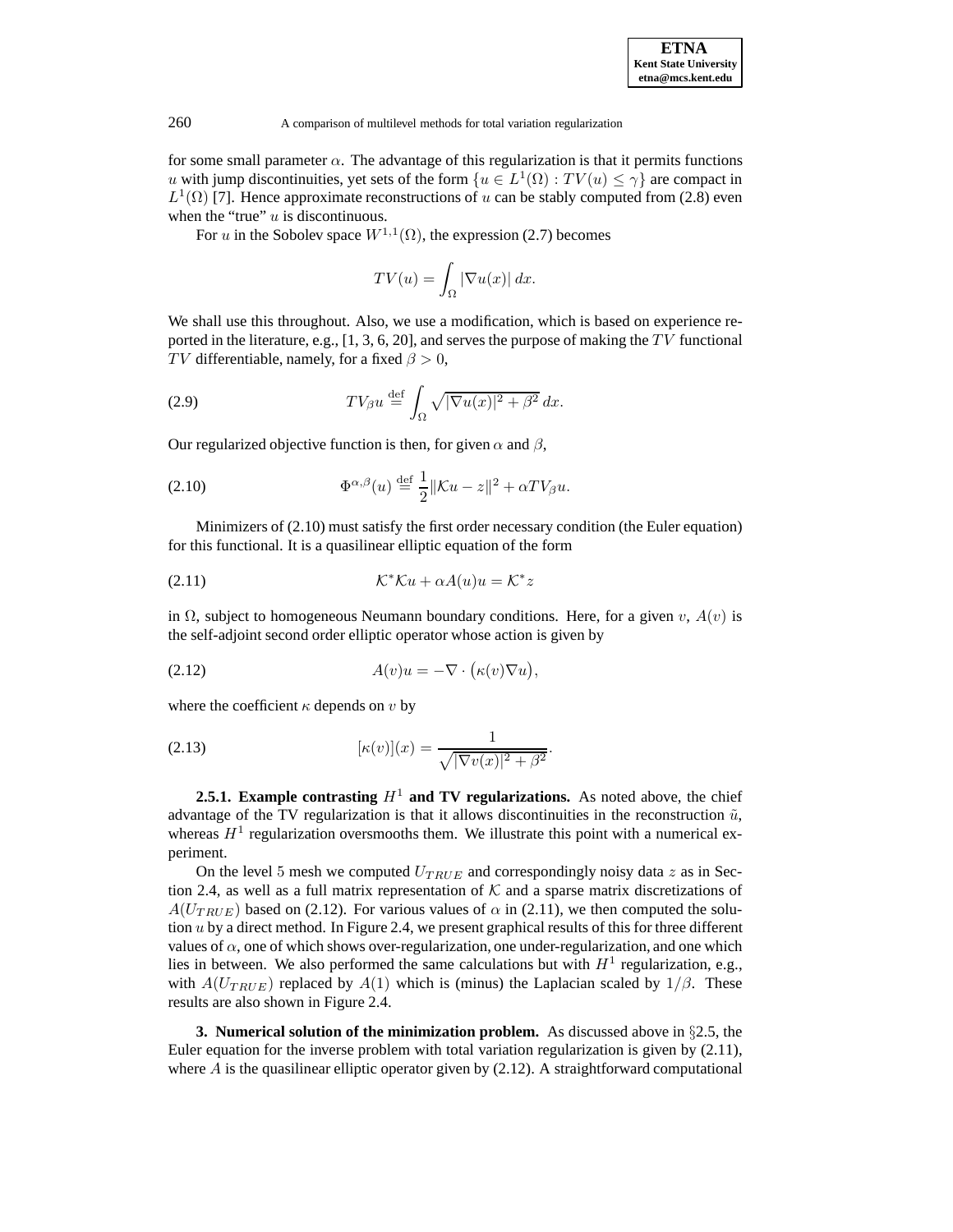





FIG. 2.3. The "true" u and the "data" for the numerical examples discussed in Section 2.5.1, where the  $H<sup>1</sup>$ and TV regularizations are compared, and in Section 4.2, where numerical approximations of the solution of the *inverse problem with* TV *regularization are presented.* 

approach to solving (2.11) is fixed point iteration. That is, give some initial guess  $u^{(0)}$ , we compute  $\{u^{(m)}\}$  by  $u^{(m+1)} = u^{(m)} + \delta u^{(m)}$ , where  $\delta u^{(m)}$  satisfies

(3.1) 
$$
[\mathcal{K}^*\mathcal{K} + \alpha A(u^{(m)})]\delta u^{(m)} = \mathcal{K}^*z - [\mathcal{K}^*\mathcal{K} + \alpha A(u^{(m)})]u^{(m)}.
$$

As reported in the literature (e.g., [6, 20]), fixed point iteration is fairly robust and effective for this problem. Our own experience, reported below, confirms this.

The focus of this work is on the solution of (some discretized versions of) the linear problems (3.1) in the fixed-point iterations. Hence we shall consider the fixed-point counter m to be fixed, drop the dependence on m from the notation, and write equation (3.1) as

$$
[\mathcal{K}^*\mathcal{K} + \alpha A]w = f,
$$

with the understanding that A is an ellptic operator of the form  $(2.12)$ , with v possessing possibly large gradient.

In the computations presented in Sections 2.4, K was represented as a full matrix. This is of course impractical for all but the most modest levels of discretization and in general there is a need for iterative methods and preconditioners. In the following sections we examine the performance of the preconditioned conjugate gradient method for (3.2).

**3.1. Multilevel Preconditioners.** We turn now to the construction of the multilevel preconditioners for solving discretized versions of the linearized PDE (3.2), where A is given by (2.12) for a given parameter  $\beta$ .

If the action of  $A^{-1}$  were available and inexpensive, then a straightforward choice of preconditioner for (3.2) would be  $A^{-1}$ . The obvious advantage of this would be that for each fixed  $\alpha > 0$  the condition number of  $A^{-1}(\mathcal{K}^*\mathcal{K} + \alpha A)$  would be bounded independently of mesh size, so that we could expect favorable performance from the PCG scheme; however, the condition number would deteriorate as  $\alpha \downarrow 0$ . This approach has been investigated in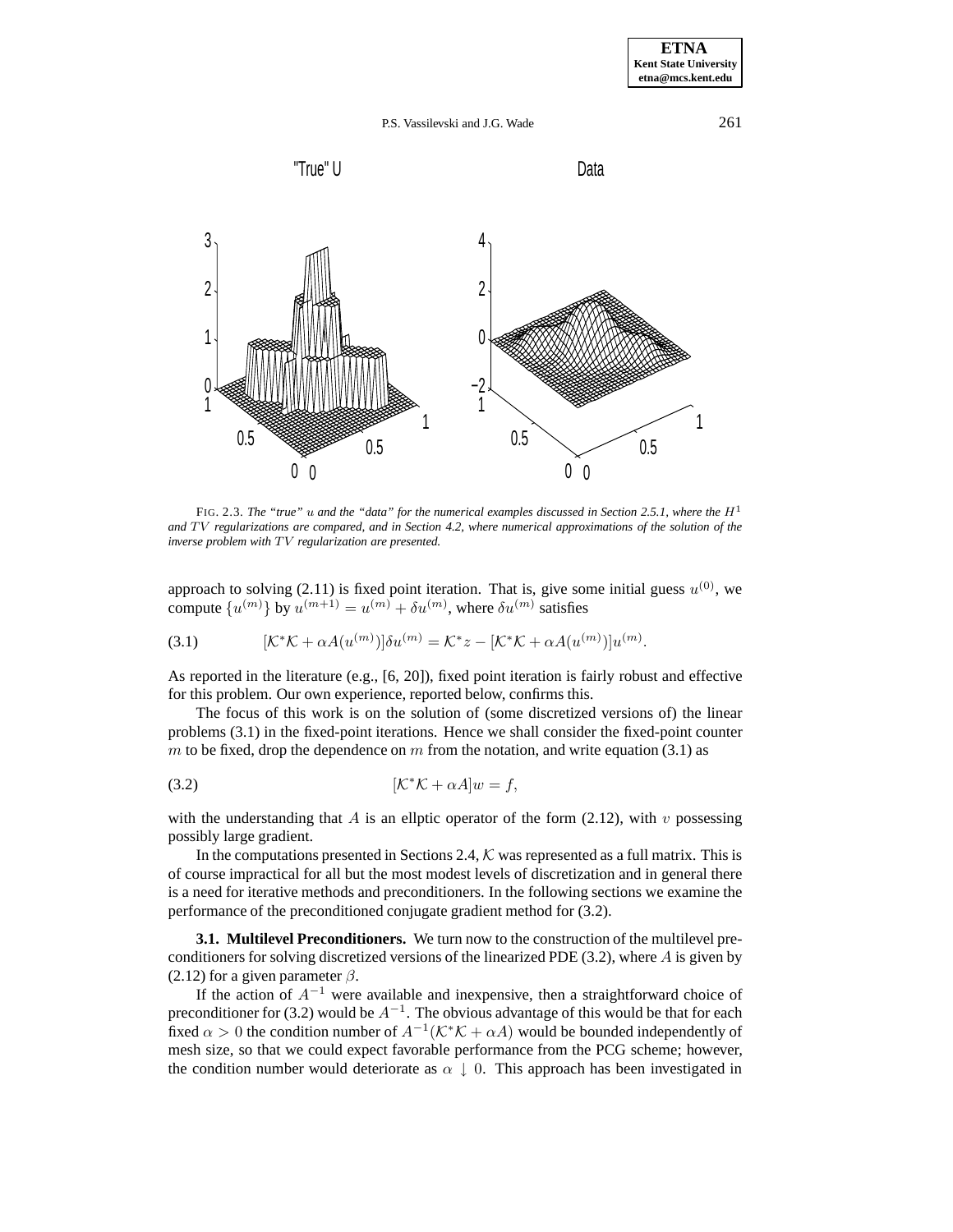

FIG. 2.4. *Results of the numerical investigation, discussed in Section 2.5.1, of the effects of different* α*, and the clear advantage of TV regularization over*  $H^1$  *regularization in resolving discontinuous*  $u$ .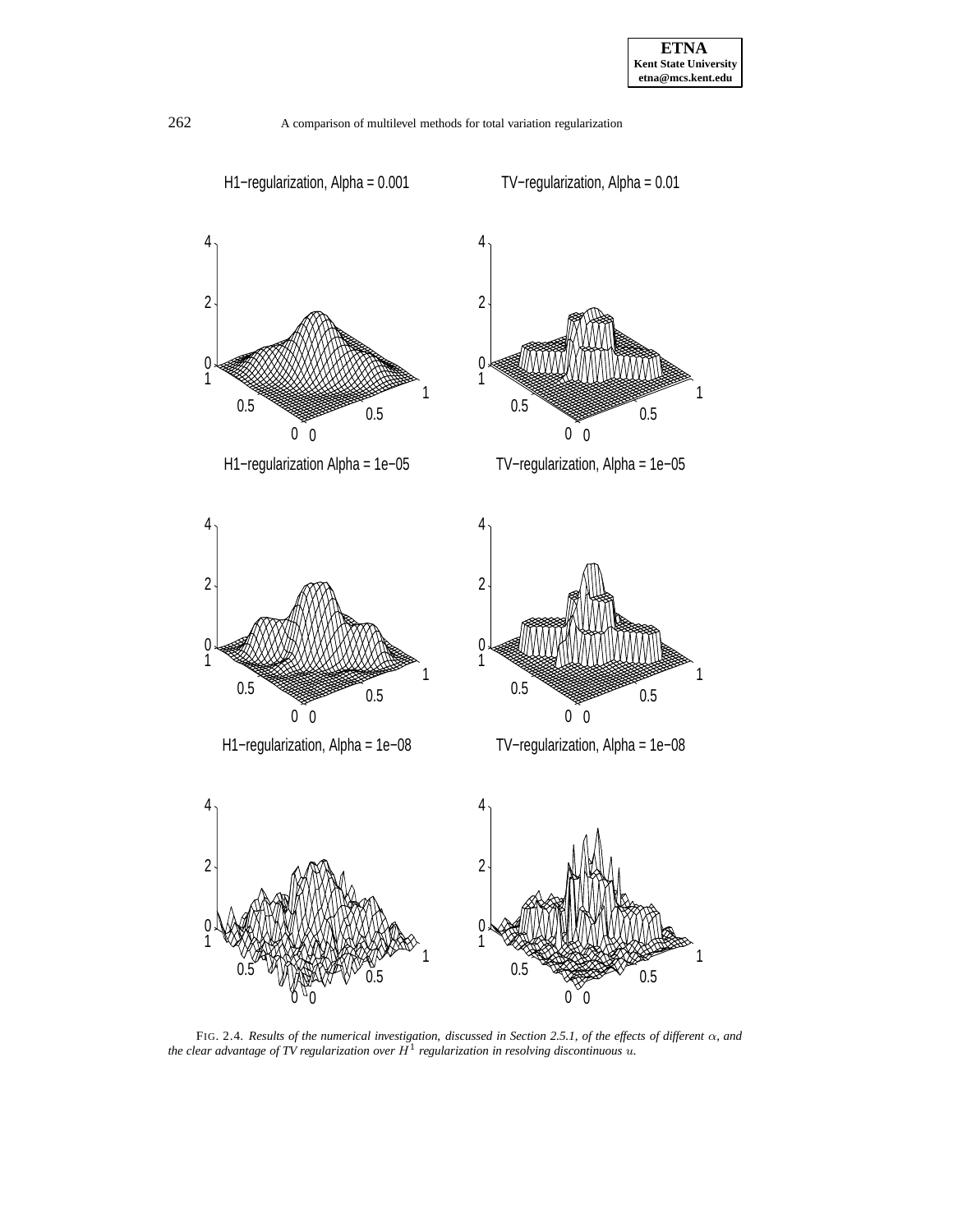some detail numerically in [18]. Based on the experience reported in [18] and the overall simplicity and generality of this method, it merits some attention in our judgement.

The preconditioners which we study below are based on this idea. In particular, we examine the numerical properties of the the PCG scheme for (3.2) where the preconditioner is one or two multilevel V-cycles for approximating the action of  $A^{-1}$ .

A major difficulty comes from the gradient of the given function  $v$  in (3.2) which may have very large values. In fact, in our application, this is a typical situation; namely, v will have highly oscillatory behavior, though being bounded away from zero and bounded above — see Figure 4.1. It is clear that to capture the oscillatory behavior of the coefficient and the respective solution  $w$  we have to discretize the problem on a relatively fine grid and discretizations on coarse grids may generally not have good approximation properties. Therefore, to develop efficient iterative schemes based on effective preconditioners such as the multilevel ones, we have to create the coarse problems in an *algebraic* manner, rather than using discretizations of (3.2) on respective coarse grids. That is, we first generate a discretization of the problem (3.2), using finite elements for example, getting the respective stiffness matrix  $A = A_h$  coming from the  $\nabla \cdot (k \nabla w)$  part of the problem on a sufficiently fine mesh and then use algebraic coarsening to define coarse–grid stiffness matrices. That is, let  $J$  as in Section 2.2 be  $J \simeq \log h^{-1}$  and define  $A^{(J)} = A_h$ . Assuming that the mesh  $\mathcal{T}_h$  has been obtained by  $J \geq 1$  steps of uniform refinement of an initial coarse mesh  $\mathcal{T}_0$ , then  $A^{(k-1)} = (I_{k-1}^k)^T A^{(k)} I_{k-1}^k$ , for  $k = J, J - 1, \ldots, 2, 1$ , where  $I_{k-1}^k$  is the intergrid transfer matrix discussed in Section 2.2. The sparsity pattern of  $A^{(k)}$  remains the same as that of  $A_h$ ; namely, in terms of stencil, we have nine–point stencil representation of  $A^{(k)}$  at each level k.

Below we consider three types of multilevel preconditoners  $B^{(k)}$ , which are approximations of  $A^{(k)}$  and easily invertible. The first of these is based on the standard multigrid method, discussed in Section 3.1.1. The other two are based on the so–called two–level partitioning of the matrix  $A^{(k)}$  that corresponds to a two–space decomposition of the current finite element space  $V_k$ , which we now discuss.

We assume a decomposition

$$
(3.3) \t V_k = V_k^1 + V_{k-1},
$$

which is not necessarily a direct one, and define the following block partitioning of  $A^{(k)}$ ,

(3.4) 
$$
\widehat{A}^{(k)} = \begin{bmatrix} \widehat{A}_{11}^{(k)} & \widehat{A}_{12}^{(k)} \\ \widehat{A}_{21}^{(k)} & A^{(k-1)} \end{bmatrix} \begin{bmatrix} 1 \\ 0 \end{bmatrix} \begin{bmatrix} V_k^1 \\ V_{k-1} \end{bmatrix}.
$$

We use the notation " $\widehat{A}^{(k)}$ " to distinguish the representation of the elliptic operator in the computational bases of  $V_k^1$  and  $V_{k-1}$  from the notation " $A^{(k)}$ " representing the operator in standard nodal basis of  $V_k$ . We have,  $\widehat{A}_{11}^{(k)} = Y_1^{(k)T} A^{(k)} Y_1^{(k)}$ ,  $\widehat{A}_{12}^{(k)} = Y_1^{(k)T} A^{(k)} Y_2^{(k)}$ ,  $\hat{A}_{21}^{(k)} = Y_2^{(k)T} A^{(k)} Y_1^{(k)}$  and  $A^{(k-1)} = Y_2^{(k)T} A^{(k)} Y_2^{(k)}$ . The block  $Y_2^{(k)} = I_{k-1}^k$  is the natural coarse–to–fine (interpolation) transfer matrix, whereas the block  $Y_1^{(k)}$  comes from the subspace  $V_k^1$  and represents the natural imbedding of  $V_k^1$  into  $V_k$ . For the time being we will not specify the space  $V_k^1$  and its corresponding transfer matrix  $Y_1^{(k)}$ . We only mention that in the extreme case one can have  $V_k^1 = V_k$  and hence  $Y_1^{(k)} = I$ . We assume, though, that the actions of  $Y_1^{(k)}$  and  $Y_1^{(k)^T}$  are readily available and inexpensive.

Based on the block–partitioning (3.4) we are now in a position to define our multilevel preconditioner  $B^{(k)}$  for  $A^{(k)}$ , based on the choice of  $V_1^{(k)}$ , by a routine recursive argument. DEFINITION 1 (MULTILEVEL PRECONDITIONERS).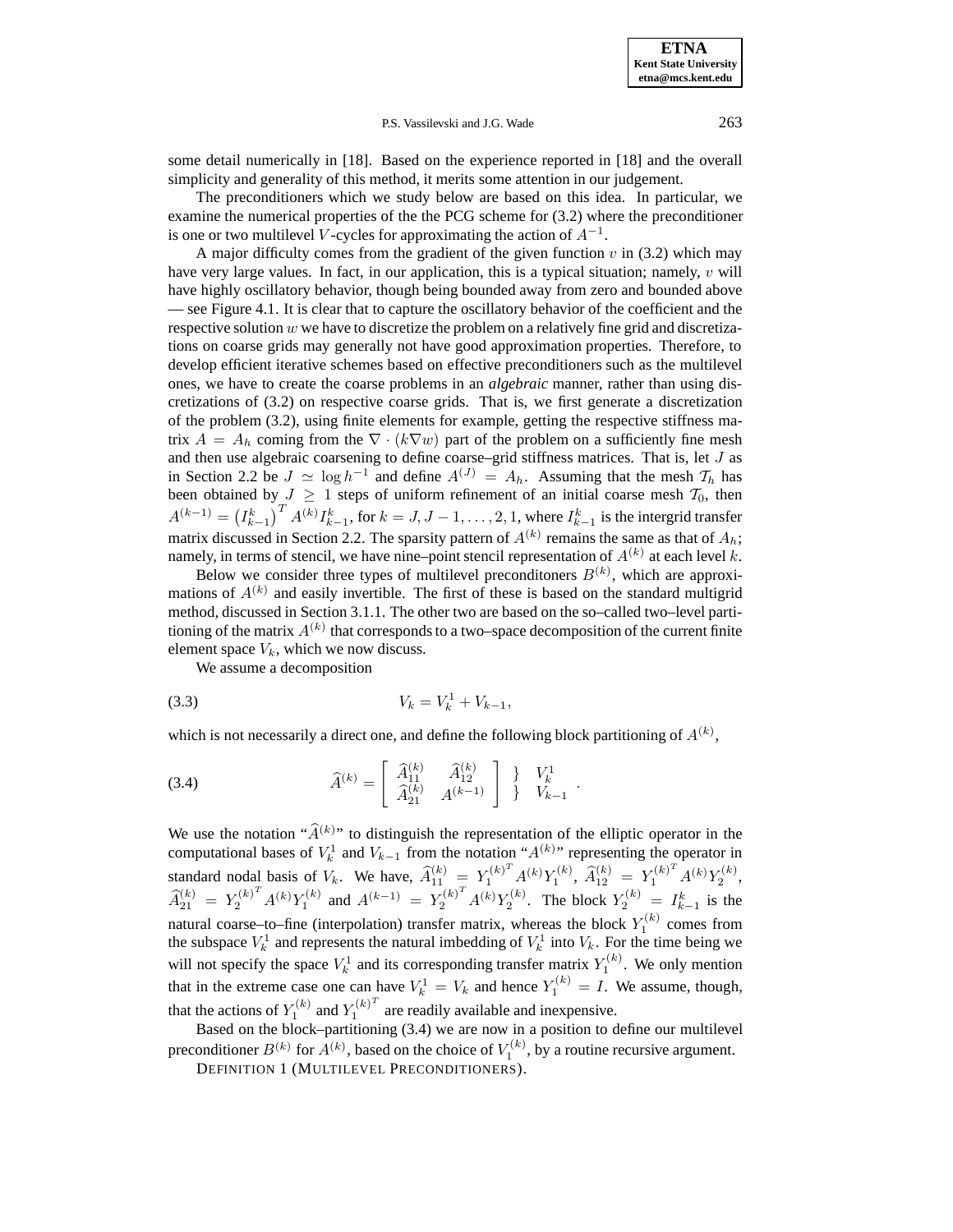- $B^{(0)} = A^{(0)}$ ;
- For  $1 \leq k \leq J$ , define  $B^{(k)}$  by  $B^{(k)^{-1}} = \left[ Y_1^{(k)}, Y_2^{(k)} \right] \widehat{B}^{(k)^{-1}} \left[ Y_1^{(k)}, Y_2^{(k)} \right]^{T}$ , *where*  $(1)$   $\leq$   $(1)$  $\overline{1}$

$$
\widehat{B}^{(k)} = \left[ \begin{array}{cc} B_{11}^{(k)} & 0 \\ \widehat{A}_{21}^{(k)} & B^{(k-1)} \end{array} \right] \left[ \begin{array}{cc} I & B_{11}^{(k)-1} \widehat{A}_{12}^{(k)} \\ 0 & I \end{array} \right].
$$

The  $\hat{A}^{(k)}_{ij}$  here are from (3.4), and the  $B_{11}^{(k)}$  is depends the choice of  $V_1^{(k)}$ ; we discuss *it further below.*

The block  $B_{11}^{(k)}$  in this definition is an approximation of the block  $\hat{A}_{11}^{(k)}$  of  $\hat{A}^{(k)}$  in a space complementary to  $V_{k-1}$  (in  $V_k$ ). It gives rise to the so–called smoothing iteration in the multigrid method. Hence the choice of  $B_{11}^{(k)}$  depends on the properties of the space  $V_k^1$  and the means by which  $\widehat{A}_{11}^{(k)}$  is approximated.

To implement the action of  $B^{(k)^{-1}}$  one needs the actions of  $B_{11}^{(k)^{-1}}$  and of the transformation matrices  $Y_r^{(k)}$  as well as the actions of their transpositions  $Y_r^{(k)^T}$ ,  $r = 1, 2$  at every level k. The factored form of  $\widehat{B}^{(k)}$  can be utilized to get the inverse actions of  $\widehat{B}^{(k)}$  in the usual forward and backward elimination sweeps. Algorithmically, for a given  $b \in V_k$  represented in the standard nodal basis, the computation  $w = B^{(k)^{-1}}b$  in the nodal basis may be expressed as follows.

1. Transform b to the two-level basis:

$$
b^{1} = Y_1^{(k)^{T}} b
$$
 and  $b_{k-1} = Y_2^{(k)^{T}} b$ .

2. Perform the forward elimination, creating intermediate vectors  $\phi$  and  $\psi$ :

.

$$
\phi = B_{11}^{(k)^{-1}} b_k^1,
$$
  
\n
$$
\psi = (B^{(k-1)})^{-1} (b_{k-1} - \widehat{A}_{21}^{(k)} b_k^1).
$$
  
\n3. Perform the backward elimination:

- 
- $w_{k-1} = \psi$  and  $w_1 = \phi B_{11}^{(k)^{-1}} \widehat{A}_{12}^{(k)} w_{k-1}.$ 4. Transform  $(w_1, w_{k-1})$  to the nodal basis:  $w = Y_1^{(k)}w_1 + Y_2^{(k)}w_{k-1}.$

We turn now to three main choices we have made in our numerical tests.

**3.1.1. Multigrid method.** We denote this preconditioner by  $B_{MG}^{(k)}$ . It is a standard variational multigrid "V(1,1)" cycle; it is not of the form of  $B^{(k)}$  given in Definition 1. However, it can be discussed in terms of the decomposition 3.3: here  $V_k^1 = V_k$ , so that  $Y_1^{(k)} = I$  and  $\hat{A}_{11}^{(k)} = A^{(k)}$ . For  $B_{11}^{(k)}$  we have chosen the symmetric Gauss–Seidel approximation to  $A^{(k)}$ . Namely, if  $A^{(k)} = D^{(k)} - L^{(k)} - U^{(k)}$  is split into diagonal, strictly lower triangular and strictly upper triangular parts, then  $B_{11}^{(k)} = (D^{(k)} - L^{(k)})D^{(k)-1}(D^{(k)} - U^{(k)}).$ 

Algorithmically, for a given  $b \in V_k$ , the computation  $w = (B_{MG}^{(k)})^{-1}b$  may be expressed in a manner similar to the algorithm given above for  $B^{(k)^{-1}}$ , as follows.

- 1. Compute the projection  $b_{k-1}$  of b upon the coarse grid:  $b_{k-1} = Y_2^{(k)^T} b.$
- 2. Perform one symmetric Gauss–Seidel "smoothing iteration":  $\phi = B_{11}^{(k)^{-1}} b.$
- 3. Compute the residual  $b A\phi$ , project it to the coarse grid, and solve the coarse grid equation:

$$
\psi = (B_{\scriptscriptstyle MG}^{(k-1)})^{-1} (b_{k-1} - \widehat{A}_{21}^{(k)} b_k^1).
$$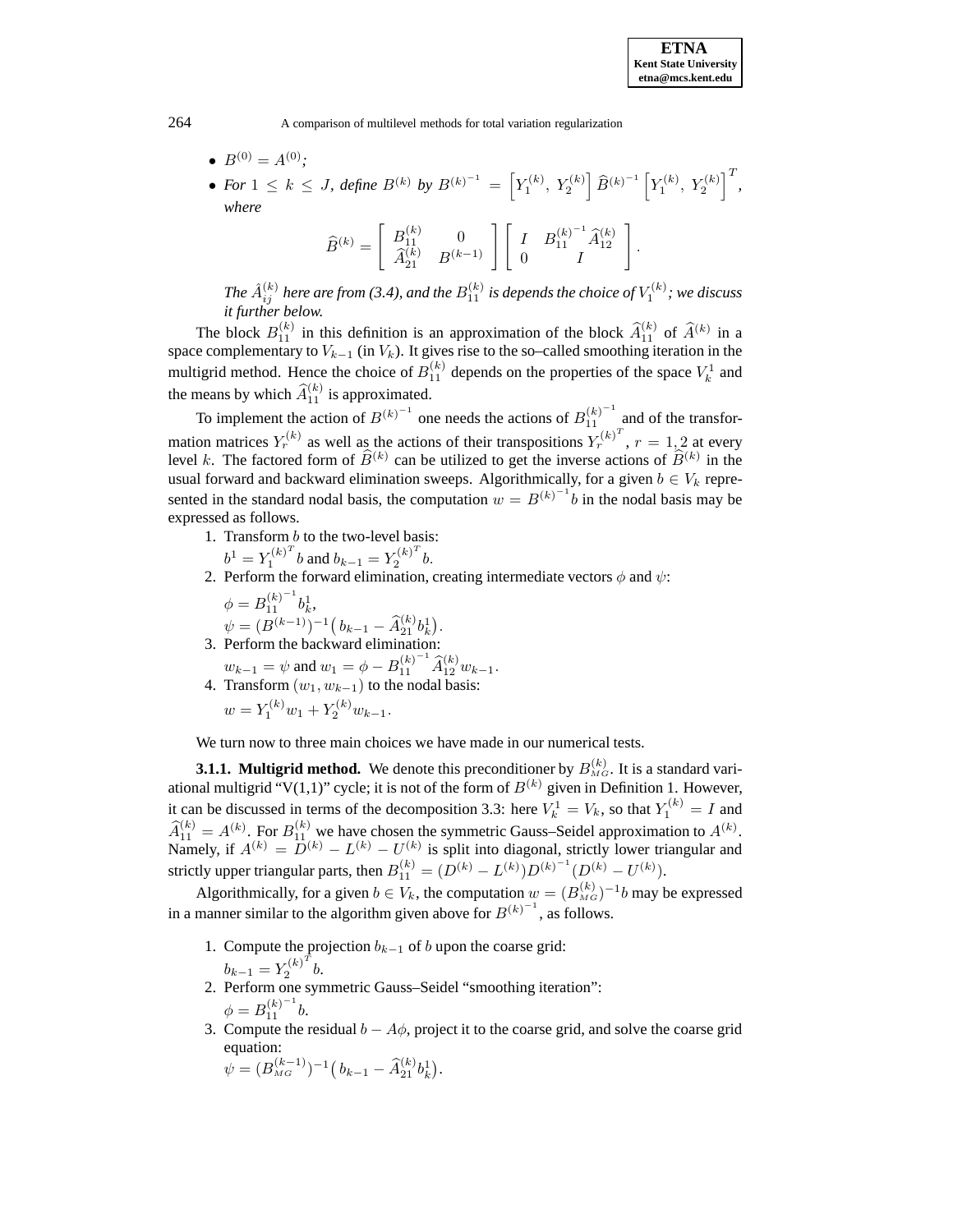4. Perform the "coarse–grid update":

\n- $$
w = \phi + Y_2^{(k)} \psi
$$
.
\n- 5. Perform one symmetric Gauss–Seidel "smoothing iteration":
\n- $w = w + B_{11}^{(k)^{-1}}(b - Aw)$ .
\n

For more details on multigrid we refer to Bramble [2] or Oswald [12].

**3.1.2. Hierarchical basis method.** The classical HB method of Yserentant [23] corresponds to the case in which  $V_k^1$  is the standard two-level hierarchical complement of  $V_{k-1}$  in  $V_k$ . It is given by  $(I_k - I_{k-1})V_k$ , where  $I_k$  stands for the nodal interpolation; namely, for any continuous function  $v, I_k v \in V_k$  is defined as

$$
I_k v = \sum_{x_i \in \mathcal{N}_k} v(x_i) \varphi_i^{(k)},
$$

where  $\{\varphi_i^{(k)}, x_i \in \mathcal{N}_k\}$  stands for the nodal basis of  $V_k$  and  $\mathcal{N}_k$  is the nodal set (the vertices of the rectangles from  $T_k$ ) at level k. That is,  $(I_k v)(x_i) = v(x_i)$  for all  $x_i \in \mathcal{N}_k$ . In this case the block  $Y_1^{(k)}$  is given by

(3.5) 
$$
Y_1^{(k)} = \begin{bmatrix} I \\ 0 \end{bmatrix} \begin{matrix} \frac{1}{2} & \mathcal{N}_k \setminus \mathcal{N}_{k-1} \\ \frac{1}{2} & \mathcal{N}_{k-1} \end{matrix}.
$$

**3.1.3. Approximate wavelet-modified hierarchical basis method.** Here we consider the approximate wavelet-modified hierarchical basis or AWM-HB preconditioner. The block  $Y_1^{(k)}$  has a more complicated structure, coming from a corresponding space  $V_k^1 = (I Q_{k-1}^a$ )( $I_k - I_{k-1}$ ) $V_k$ , where  $I_k$  is as in Section 3.1.2, and  $Q_{k-1}^a$  stands for an approximate  $L^2$ –projection operator with some readily-available matrix representation  $\Pi_k$ . The exact  $L^2$ – projection operator  $Q_k$  is defined in the usual way; namely,

$$
(Q_k v, \varphi) = (v, \varphi)
$$
, for all  $\varphi \in V_k$ .

We remark that if we let  $Q_{k-1}^a = 0$  then we recover the classical HB method. Due to the (modification) term  $-Q_{k-1}(I_k - I_{k-1})V_k$  the above method is called approximate wavelet modified HB. The name "wavelet" stands for the extreme case of  $Q_{k-1}^a = Q_{k-1}$ , since it that case one gets the wavelet (L<sup>2</sup>–orthogonal) decomposition  $V_k = W_k \oplus V_{k-1}$ , where  $W_k = (Q_k - Q_{k-1})V_k$ . The latter is impractical to use since no simple locally supported bases of  $W_k$  are available.

Note that to compute the actions of the exact projection  $Q_k$ , one has to solve a mass– matrix problem at level  $k$  i.e., with the mass matrix

(3.6) 
$$
G^{(k)} = \left\{ (\varphi_j^{(k)}, \varphi_i^{(k)}) \right\}_{x_i, x_j \in \mathcal{N}_k}.
$$

Although the mass matrices are well–conditioned it may become too costly to evaluate the exact projections  $Q_k$ . To define an optimal order preconditioner  $B^{(k)}$  it turns out that it is sufficient to have a good approximations  $Q_k^a$  to  $Q_k$ . For an analysis and implementations of the AWM–HB–preconditioners we refer to Vassilevski and Wang [16], [17], see also Vassilevski and Wang [15] and the survey Vassilevski [14]. The choice we have made in the present numerical tests for  $Q_k^a$  is based on very simple approximation of the inverse of the coarse grid mass matrix  $G^{(k-1)^{-1}}$ , namely,

$$
\widetilde{G}^{(k)^{-1}} = D^{(k-1)^{-1}}.
$$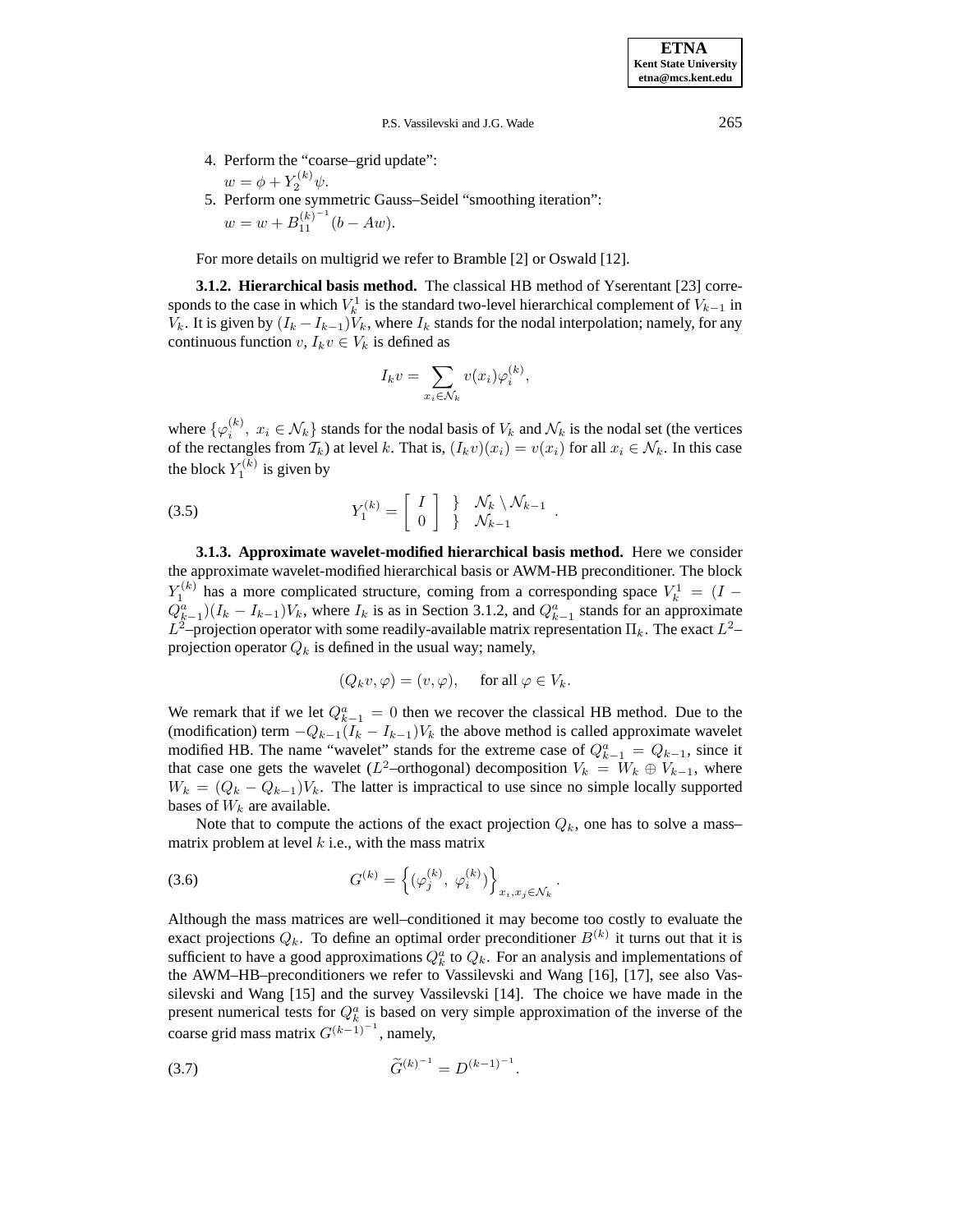

FIG. 4.1. *The coefficient*  $\kappa$ *, as given by (2.13) in the operator*  $A = A(U_{TRUE})$ *, with*  $U_{TRUE}$  *is described in Section 2.3.1, and*  $\beta = 1/10$ *. The mesh in this figure is*  $32 \times 32$  *(k = 5).* 

where  $D^{(k-1)}$  is the main diagonal of  $G^{(k-1)}$ . With this, for our matrix prepresentation  $\Pi_k$ of  $Q_k^a$  we used

$$
\Pi_k = I_{k-1}^k \widetilde{G}^{(k-1)-1} \left( I_{k-1}^k \right)^T D^{(k)}.
$$

The matrix representation of the transformation matrix block  $Y_1^{(k)}$  then reads as

(3.8) 
$$
Y_1^{(k)} = [I - \Pi_k] \begin{bmatrix} I \\ 0 \end{bmatrix} \begin{bmatrix} \lambda & \lambda_k \lambda_k - 1 \\ \lambda_k & \lambda_{k-1} \end{bmatrix}.
$$

Finally, the block  $B_{11}^{(k)}$  in Definition 1 corresponded to the symmetric Gauss–Seidel approximation to  $\widehat{A}_{11}^{(k)} = Y_1^{(k)T} A^{(k)} Y_1^{(k)}$ . The latter we formed explicitly as a sparse matrix using the fact that  $Y_1^{(k)}$  is a sparse matrix.

## **4. Numerical Experiments.**

**4.1. Performance of the preconditioned CG methods.** To gain some insight into the effectiveness of the methods of Section 3.1 for the probem (3.1), we performed a set of comptutations using the preconditioned conjugate gradient method to find approximate solutions of the form  $Au = f$ , where  $A = A(v)$  as given in (2.12) with  $\beta = 1/10$  and with  $v = U_{TRUE}$ as described in Section 2.3.1. For a level-5 mesh (32  $\times$  32), the resulting a coeffient  $\kappa$ , as given by (2.13), is shown in Figure 4.1. We took  $f = Aw$  where  $w(x, y) = cos(3x) cos(5y)$ .

We computed approximations of the solution of  $Au = f$  using preconditioned conjugate gradients with various multilevel *V*-cycle preconditioners on levels  $k = 4, 5, 6$  and 7. The preconditioners which we used in these computations were: the multigrid method, the HB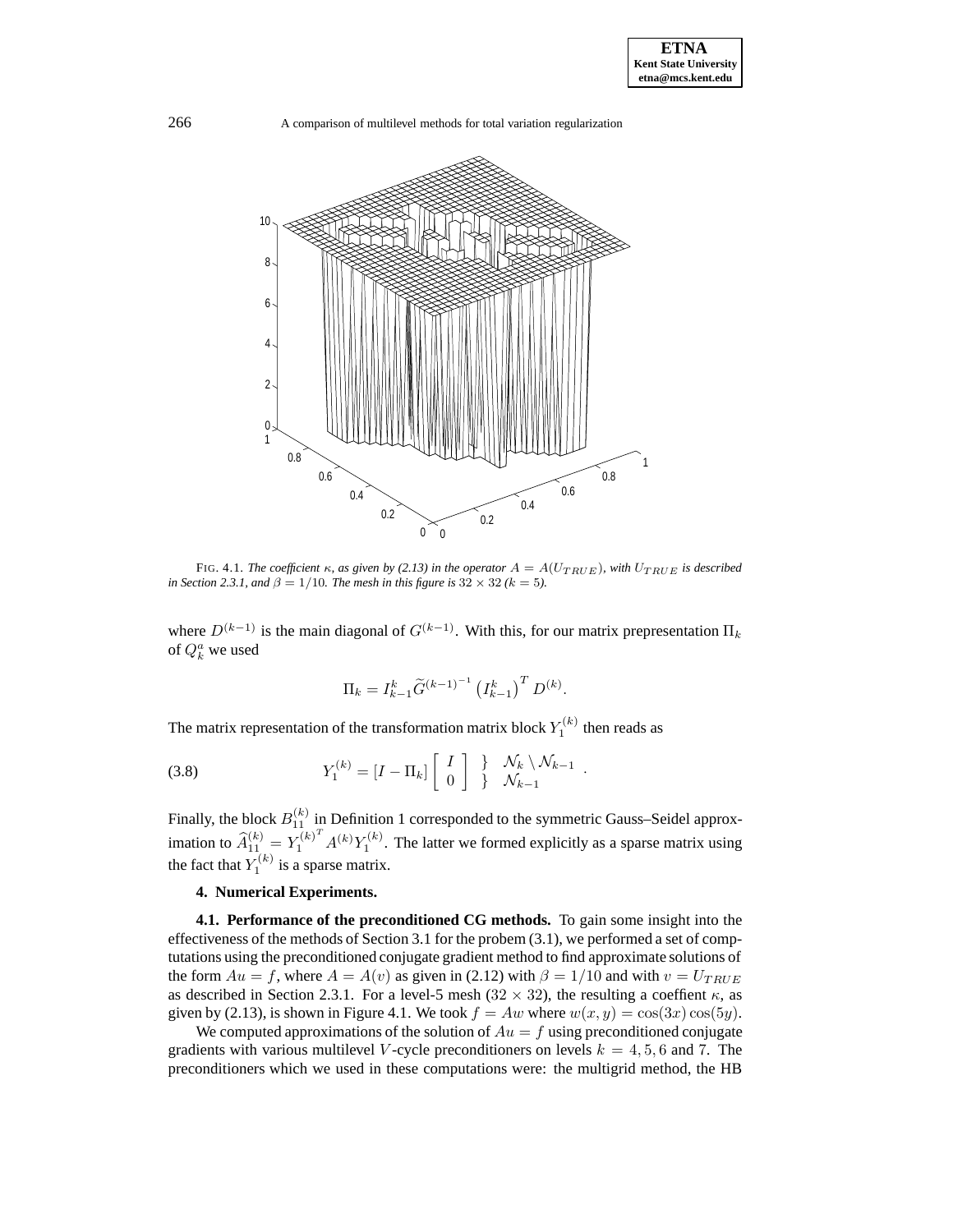



FIG. 4.2. *Shown here are convergence histories for the preconditioned conjugate gradient method for the example described in Section 4.1. The*  $L^2$  *norms of the residuals are plotted versus iteration count. The symbols*  $*$ , x*,* + *and* o *represent the various methods:* \* *indicates MG,* x *indicates HB,* + *indicates AWM-HB, and* o *indicates AWM-HB with weighted norm.*

method, the AWM-HB method, and the "weighted" AWM-HB method. The latter is the AWM-HM method as described in Section 3.1.3, except that in place of the standard mass matrix  $G^{(k)}$  we used the weighted mass matrix

$$
G_w^{(k)} \stackrel{\text{def}}{=} \left\{ (\kappa \varphi_j^{(k)},\; \varphi_i^{(k)}) \right\}_{x_i, x_j \in \mathcal{N}_k}
$$

instead of  $G^{(k)}$  as given by (3.6). The results of these computations are presented in Figure 4.2. Our experience, as reported here, indicates the clear superiority of the multigrid preconditioner for this problem.

**4.2. Computational solution of an inverse problem.** Finally, we performed the numerical minimization of  $\Phi^{\alpha,\beta}$  as described in (2.10) of Section 2.5, via the fixed point iteration (3.1), for the deconvolution problem with noisy data as described in Section 2.3.1. Because the results of Section 4.1 sugguest a clear superiority of the multigrid preconditioner for this problem, we used it in the inverse problem.

We performed the minimization on the level 6 (64  $\times$  64) mesh. The parameters  $\alpha$  and  $\beta$ were set to  $10^{-6}$  and  $10^{-1}$ , respectively, The stopping criterion for the fixed point iterations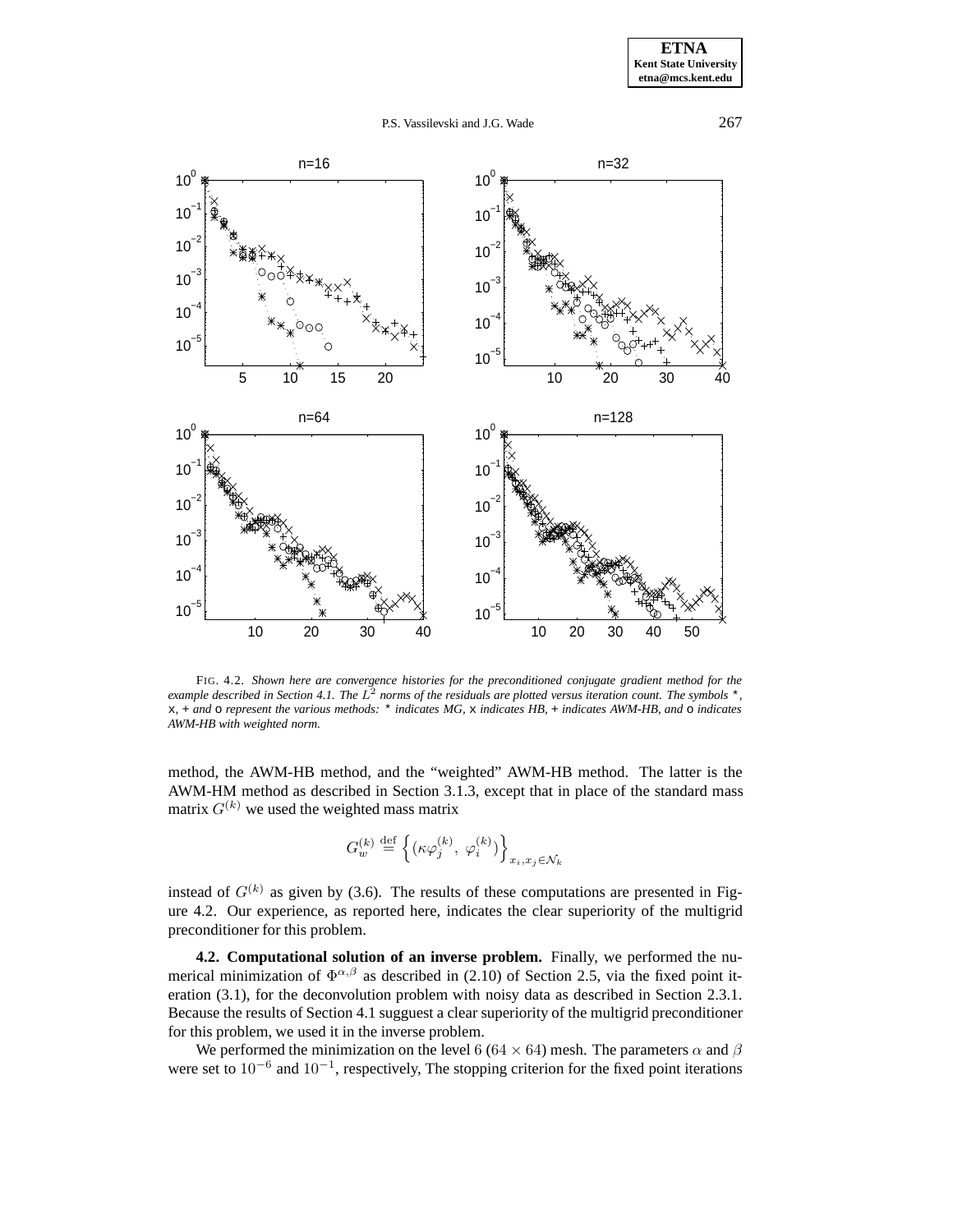

FIG. 4.3. *Computational results of the inverse problem described in Section 4.2.*

TABLE 4.1

*For the example described in Section 4.2, shown here are, for each of the fixed point iterations, the number of preconditioned conjugate gradient (PCG) iterations taken in solving (3.1) (the maximimum allowed was 40), the*  $L^2$ *norm of the residual at the end of the PCG iterations, and an estimate of the relative*  $L<sup>1</sup>$  *norm of the resulting step* δu*.*

| FP iter. # | # PCG iter's | $\lVert \text{residual} \rVert_2$ | Relative F.P. stepsize |
|------------|--------------|-----------------------------------|------------------------|
|            | 14           | 3.271e-06                         | 1.121                  |
| 2          | 40           | 2.467e-06                         | 0.527                  |
| 3          | 40           | 1.495e-06                         | 0.1904                 |
| 4          | 40           | 1.834e-06                         | 0.3213                 |
| 5          | 40           | $1.262e-06$                       | 0.3524                 |
| 6          | 40           | 7.913e-07                         | 0.1646                 |
| 7          | 40           | 3.743e-07                         | 0.07962                |
| 8          | 40           | 1.418e-07                         | 0.02539                |
| 9          | 40           | 5.58e-08                          | 0.01049                |
| 10         | 40           | 2.349e-08                         | 0.006164               |

was when the approximation of relative  $L^1$  norm  $\|\delta u^{(m)}\|_1/\|u^{(m)}\|_1$  of the fixed-point step  $\delta u^{(m)}$  fell below 10<sup>-2</sup>. (The approximate  $L^1$  norms were computed simply by taking the  $l_1$ norm of the nodal coefficients.) On each fixed point iteration, at most 40 PCG iterations were allowed in the approximate solution of (3.1). The performance of this scheme is reported in Table 4.1; the resulting recontruction of  $u$  is shown in Figure 4.3.

**5. Summary.** We have given a rather detailed motivation for the use of total variation regularization for distributed parameter inverse problems. While having the advantage of allowing discontinuities in the reconstructions, this method is computationally intensive. Specifically, the use of this regularization for minimization problems results in the objective functional (2.8) with nonlinear Euler equation (2.11). Fixed point iteration for this equation leads to a sequence of linear problems of the form (3.2),  $[\mathcal{K}^*\mathcal{K} + \alpha A]w = f$ . We have examined the numerical performance of the preconditioned conjugate gradient method for this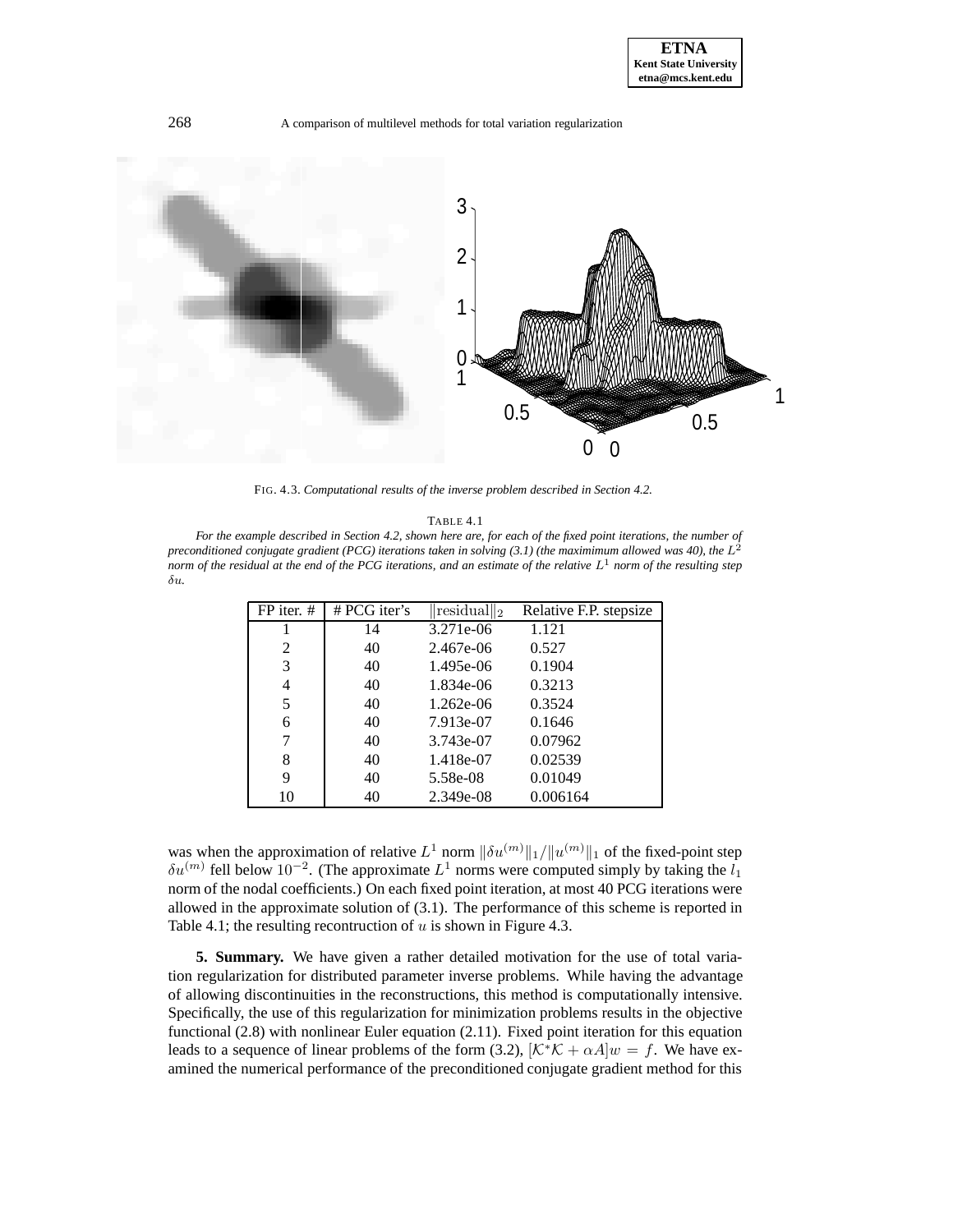equation, using as the preconditioner various multilevel approximations of the  $A^{-1}$ .

As indicated in §4.1, of the preconditioners we studied, the standard multigrid method was clearly superior. Further, the numerical results of  $\S4.2$  demonstrate that this approach is reasonable effective for the minimization problem with total variation regularization, at least for the deconvolution problem.

However, the results of that section also suggest a need for further improvement. In particular, Table 4.1 shows that on each of the fixed point iterations (except the first), the preconditioned conjugate gradient method terminated after the maximimum prescribed number of iterations (forty). This suggests that good approximations of  $A^{-1}$  are not necessarily good approximations for  $[\mathcal{K}^*\mathcal{K} + \alpha A]^{-1}$ . Since  $\mathcal{K}^*\mathcal{K}$  is compact and its eigenvalues converge rapidly to zero, a possible strategy for approximating  $[\mathcal{K}^*\mathcal{K} + \alpha A]^{-1}$  would be to use a multigrid approximation of  $A^{-1}$  together with a low-rank approximation for  $K^*\mathcal{K}$ , and the Sherman-Morrison formula for perturbations of matrix inverses (see, e.g., [8]). This idea will be pursued in future work.

#### **REFERENCES**

- [1] R. ACAR AND C. R. VOGEL, *Analysis of bounded variation penalty methods for ill-posed problems*, Inverse Problems, 10 (1994), pp. 1217–1229.
- [2] J. H. BRAMBLE, *Multigrid Methods*, Second Ed., Pitman Research Notes in Mathematics Series, no. 234, Longman Scientific & Technical, UK, 1995.
- [3] T. F. CHAN, H. M. ZHOU, AND R. H. CHAN, *Continuation method for total variation denoising problems*, UCLA Report CAM 95-18, 1995.
- [4] DAVID C. DOBSON, AND FADIL SANTOSA, *An image-enhancement technique for electrical impedance tomography*, Inverse Problems, 10 (1994), pp. 317–334.
- [5] , *Recovery of blocky images from noisy and blurred data*, SIAM J. Appl. Math., 56 (1996), pp. 1181– 1198.
- [6] DAVID C. DOBSON AND CURTIS R. VOGEL, *Convergence of an iterative method for total variation denoising*, SIAM J. Numer Anal., 34 (1997), pp. 1779–1791.
- [7] ENRICO GIUSTI, *Minimal surfaces and functions of bounded variation*, Birkhauser, Boston, 1984.
- [8] W. W. HAGER, *Updating the inverse of a matrix*, SIAM Review, 31 (1989), pp. 221–239.
- [9] *M. Hanke and J. G. Nagy*, *Restoration of atmosherically blurred images by symmetric indefinite conjugate gradient techniques*, Inverse problems, 12 (1996), pp. 157–173.
- [10] P.L. LIONS, S. OSHER, AND L. RUDIN, *Denoising and deblurring algorithms with constrained nonlinear PDE's*, SIAM J. Numer. Analysis, submitted.
- [11] M.E. OMAN, *Fast multigrid techniques in total variation-based image reconstruction*, in 7th Copper Mountain Conf. on Multigrid Methods, NASA Conference Publication 3339, April 1995. Please supply page
- [12] P. OSWALD, *Multilevel Finite Element Approximation. Theory and Applications*, Teubner Skripten zur Nu- numbers. merik, Teubner, Stuttgart, 1994.
- [13] L.I. RUDIN, S. OSHER, AND C. FU, *Total variation based restoration of noisy, blurred images*, preprint, Cognitech, Inc., 2800 - 28th St., Suite 101, Santa Monica, CA 90405, SIAM J. Numer. Analysis, submitted.
- [14] P. S. VASSILEVSKI, On two ways of stabilizing the hierarchical basis multilevel methods, *SIAM Review* 39 (1997). Please supply page
- [15] P. S. VASSILEVSKI AND J. WANG, *Wavelet–like methods in the design of efficient multilevel preconditioners* numbers. *for elliptic PDEs*, in Multiscale Wavelet Methods for PDEs, W. Dahmen, A. Kurdila and P. Oswald, eds., Academic Press, 1997, to appear.
- [16] , *Stabilizing the hierarchical basis by approximate wavelets, I: theory*, Numer. Linear Alg. Appl. (1997), to appear.
- [17] , *Stabilizing the hierarchical basis by approximate wavelets, II: implementation and numerical experiments*, SIAM J. Sci. Comput., submitted.
- [18] C. R. Vogel. *Sparse matrix equations arising in distributed parameter identification*, SIAM J. Matrix Analysis, submitted.
- [19] -- , Publicly-available software, http://www.math.montana.edu/∼vogel/deconv,
	- http://www.math.montana.edu/∼vogel/deconv/Source/FFT/
- [20] C. R. VOGEL AND M. E. OMAN, *Iterative methods for total variation denoising*, SIAM J. Sci. Comp. 17 (1996), pp. 227–238.